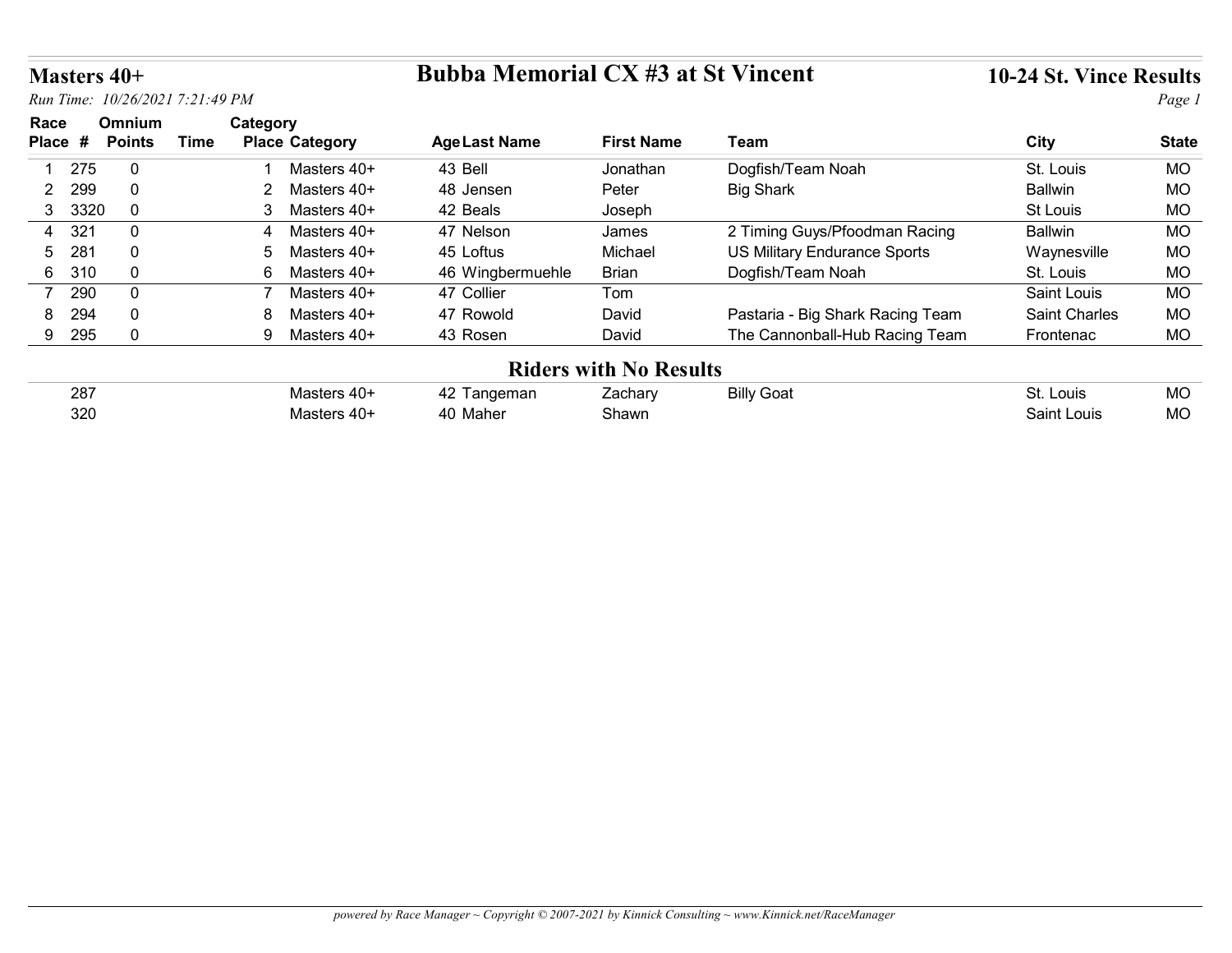### powered by Race Manager ~ Copyright © 2007-2021 by Kinnick Consulting ~ www.Kinnick.net/RaceManager

### Masters 40+ Women Bubba Memorial CX #3 at St Vincent 10-24 St. Vince Results

|                                                                                |                         |             |                                   | <b>Bubba Memorial CX #3 at St Vincent</b> |                   |                             | 10-24 St. Vince Results | Page 1       |
|--------------------------------------------------------------------------------|-------------------------|-------------|-----------------------------------|-------------------------------------------|-------------------|-----------------------------|-------------------------|--------------|
| <b>Masters 40+ Women</b><br>Run Time: 10/26/2021 7:21:49 PM<br>Race<br>Place # | Omnium<br><b>Points</b> | <b>Time</b> | Category<br><b>Place Category</b> | <b>Age Last Name</b>                      | <b>First Name</b> | Team                        | City                    | <b>State</b> |
| 302<br>$\mathbf{1}$                                                            | 50                      |             | Masters 40+                       | 59 Dattilo                                | Lisa kay          | Pastaria - Big Shark Racing | St. Louis               | <b>MO</b>    |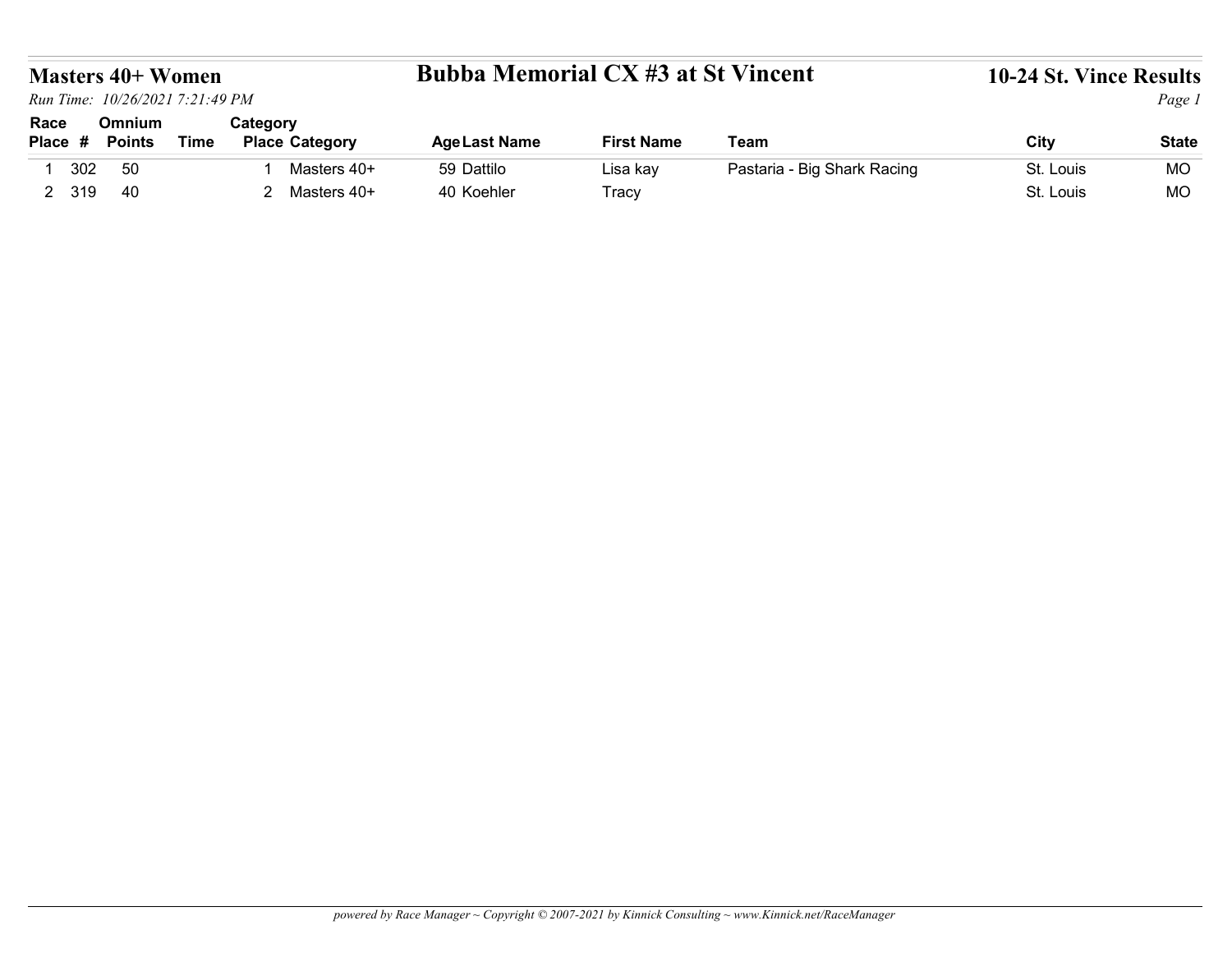# Masters 50+ Bubba Memorial CX #3 at St Vincent 10-24 St. Vince Results

|                 |                                 |             |                                   | <b>Bubba Memorial CX #3 at St Vincent</b> |                   |                                     |                         |                        |
|-----------------|---------------------------------|-------------|-----------------------------------|-------------------------------------------|-------------------|-------------------------------------|-------------------------|------------------------|
| Masters 50+     | Run Time: 10/26/2021 7:21:49 PM |             |                                   |                                           |                   |                                     | 10-24 St. Vince Results | Page 1                 |
| Race            | Omnium                          |             | Category                          |                                           |                   |                                     |                         |                        |
| Place #         | <b>Points</b>                   | <b>Time</b> | <b>Place Category</b>             | <b>Age Last Name</b>                      | <b>First Name</b> | Team                                | City                    | <b>State</b>           |
| 317             | $\overline{0}$                  |             | Masters 50+                       | 52 Phillips                               | Timothy           | <b>US Military Endurance Sports</b> | Saint Louis             | <b>MO</b>              |
| 2 307           | $\mathbf 0$                     |             | Masters 50+<br>2                  | 57 Young                                  | Dan               | Pastaria - Big Shark Racing Team    | Saint Louis             | MO                     |
| 3 300           | $\mathbf 0$                     |             | 3 Masters 50+                     | 56 Klages                                 | James             | Pastaria - Big Shark Racing         | St Louis                | <b>MO</b>              |
| 4 278<br>5 1880 | $\mathbf 0$<br>$\overline{0}$   |             | Masters 50+<br>4<br>5 Masters 50+ | 52 Craig<br>59 Sweetin                    | Jim<br>Shawn      |                                     | Clayton<br>Defiance     | <b>MO</b><br><b>MO</b> |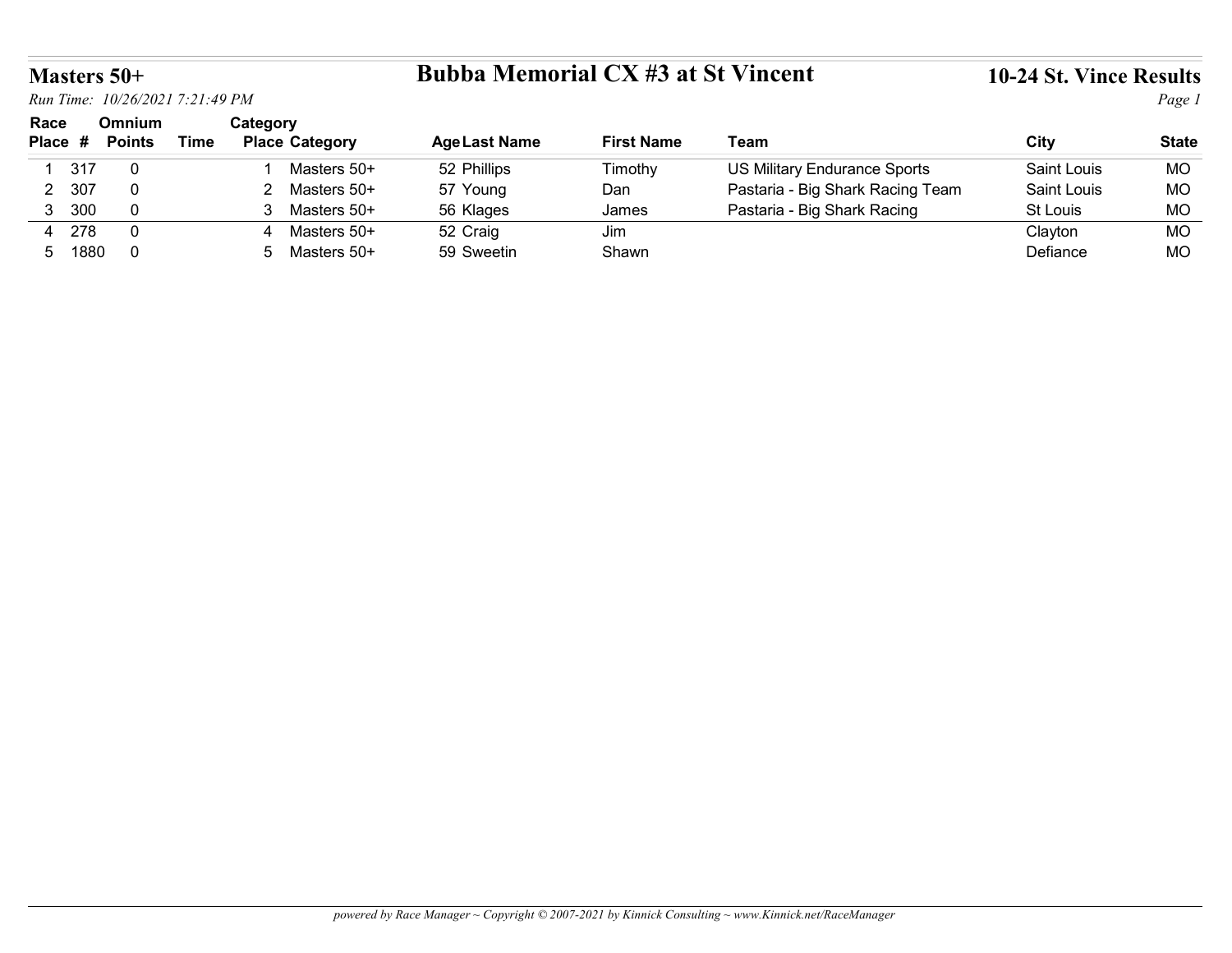### Masters 60+ Bubba Memorial CX #3 at St Vincent 10-24 St. Vince Results

|                       |                                 |             |                               | <b>Bubba Memorial CX #3 at St Vincent</b> |                                          |                           |                         |              |  |
|-----------------------|---------------------------------|-------------|-------------------------------|-------------------------------------------|------------------------------------------|---------------------------|-------------------------|--------------|--|
| Masters 60+           |                                 |             |                               |                                           |                                          |                           | 10-24 St. Vince Results |              |  |
|                       | Run Time: 10/26/2021 7:21:49 PM |             |                               |                                           |                                          |                           |                         | Page 1       |  |
| Race                  | Omnium                          |             | Category                      |                                           |                                          |                           |                         |              |  |
| Place #               | <b>Points</b>                   | <b>Time</b> | <b>Place Category</b>         | <b>Age Last Name</b>                      | <b>First Name</b>                        | <b>Team</b>               | <b>City</b>             | <b>State</b> |  |
| 284<br>$\mathbf{1}$   | 50                              |             | Masters 60+                   | 63 Schwantner                             | James                                    | Pastaria Big Shark        | St. Louis               | <b>MO</b>    |  |
|                       | 40                              |             | $2^{\circ}$<br>Masters 60+    | 63 McCann                                 | Terry                                    | Pastaria Big Shark Racing | Manchester              | <b>MO</b>    |  |
| 283<br>$2^{\circ}$    | 34                              |             | 3 <sup>1</sup><br>Masters 60+ | 63 Braet                                  | Dana                                     | Velo Force                | Saint Louis             | <b>MO</b>    |  |
| 289<br>3 <sup>7</sup> |                                 |             | Masters 60+<br>4              | 62 Stika                                  | Mark                                     | Team Noah dogfish         | St Louis                | <b>MO</b>    |  |
| 296<br>$\overline{4}$ | 30                              |             |                               |                                           |                                          |                           | Alton                   | IL.          |  |
| 326<br>5              | 26                              |             | Masters 60+<br>5              | 1 dyer                                    | gary                                     |                           |                         |              |  |
| 315<br>$6^{\circ}$    | 23                              |             | 6<br>Masters 60+              | 65 Farrell                                | Craig                                    | Velo Force                |                         | <b>MO</b>    |  |
| 7 314                 | $\overline{20}$                 |             | 7 Masters 60+                 | 61 Gausnell                               | Seth                                     |                           | St. Louis               | MO           |  |
|                       |                                 |             |                               |                                           |                                          |                           |                         |              |  |
| 327                   |                                 |             | Masters 60+                   | 63 gerding                                | <b>Riders with No Results</b><br>charles |                           | <b>Webster Groves</b>   | <b>MO</b>    |  |

### Riders with No Results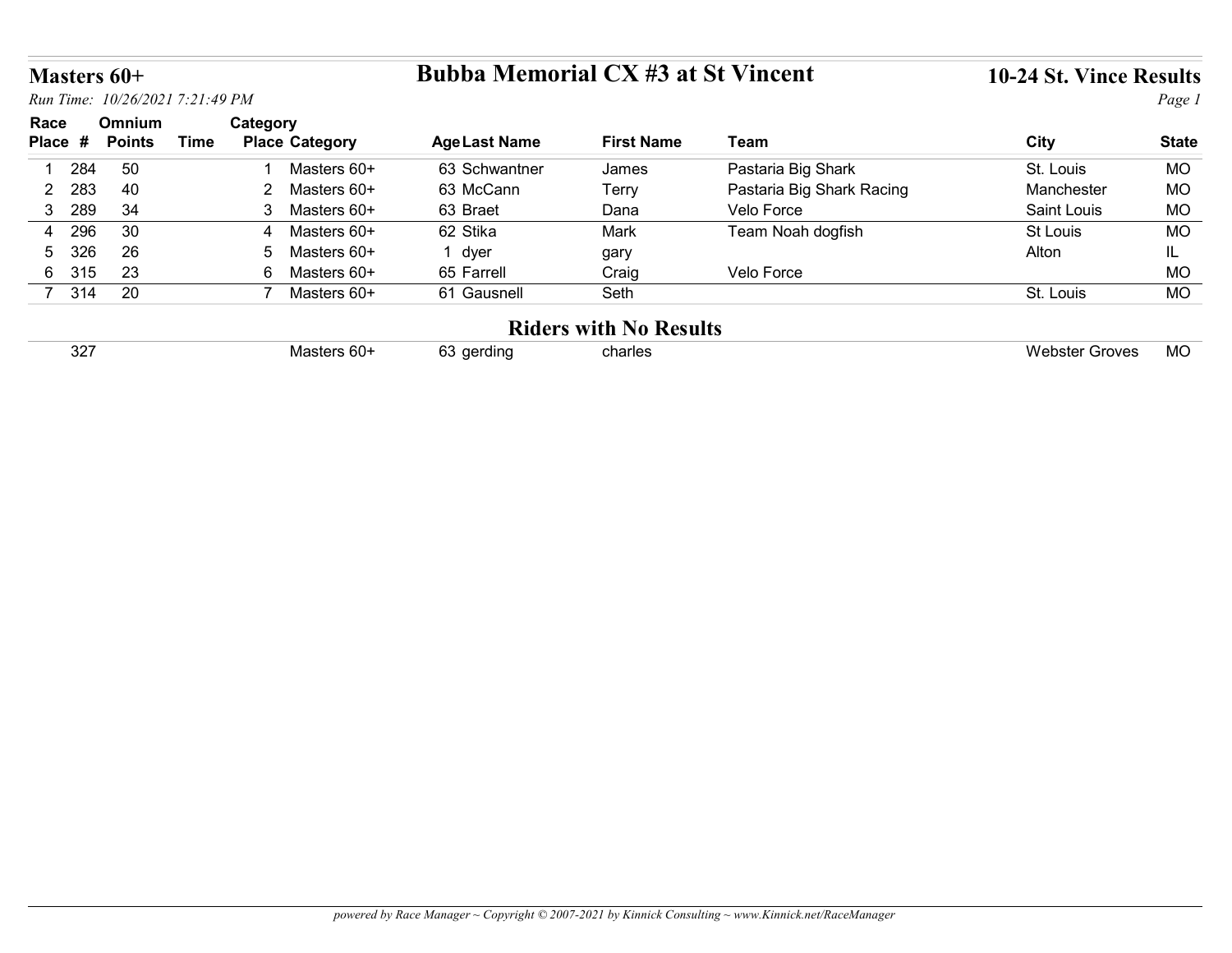# Single Speed Bubba Memorial CX #3 at St Vincent 10-24 St. Vince Results

| <b>Single Speed</b>            |                          |                                 |                                     | <b>Bubba Memorial CX #3 at St Vincent</b> |                               |                                   | 10-24 St. Vince Results |                        |
|--------------------------------|--------------------------|---------------------------------|-------------------------------------|-------------------------------------------|-------------------------------|-----------------------------------|-------------------------|------------------------|
|                                |                          | Run Time: 10/26/2021 7:21:49 PM |                                     |                                           |                               |                                   |                         | Page 1                 |
| Race                           | Omnium                   |                                 | Category                            |                                           |                               |                                   |                         |                        |
| Place #                        | <b>Points</b>            | <b>Time</b>                     | <b>Place Category</b>               | <b>Age Last Name</b>                      | <b>First Name</b>             | <b>Team</b>                       | City                    | <b>State</b>           |
|                                |                          |                                 |                                     |                                           |                               |                                   |                         |                        |
| 280<br>$\mathbf 1$             | $\mathbf 0$              |                                 | Single Speed                        | 29 Kukla                                  | Brian                         |                                   | Columbia                | <b>MO</b>              |
| 298<br>$\overline{2}$          | $\mathbf 0$              |                                 | 2 Single Speed                      | 40 henry                                  | peat                          | Barf-O-Rama/Ride Finds/Poor Lemmy | St Louis                | <b>MO</b>              |
| 328<br>3 <sup>1</sup>          | $\mathbf 0$              |                                 | Single Speed<br>3 <sup>1</sup>      | 40 Gatto                                  | Vince                         | Pastaria - Big Shark Racing Team  | <b>University City</b>  | <b>MO</b>              |
| 324<br>4                       | $\mathbf 0$              |                                 | Single Speed                        | 37 Bible                                  | Cage                          |                                   | St. Louis               | <b>MO</b>              |
| 301<br>5                       | $\mathbf 0$              |                                 | Single Speed<br>5                   | 42 Ogilvie                                | Scott                         | Rockwell / Rise Above             | St. Louis               | <b>MO</b>              |
| 325<br>$6\phantom{.}$          | $\mathbf 0$              |                                 | 6<br>Single Speed<br>$\overline{7}$ | 27 Cox                                    | Nathan                        |                                   | St Louis                | <b>MO</b>              |
| 304<br>$\overline{7}$<br>8 329 | $\pmb{0}$<br>$\mathsf 0$ |                                 | Single Speed                        | 35 Kempa<br>50 cuddihee                   | August                        |                                   | Saint Louis<br>Clayton  | MO<br><b>MO</b>        |
|                                |                          |                                 | 8 Single Speed                      |                                           | gregory                       |                                   |                         |                        |
|                                |                          |                                 |                                     |                                           | <b>Riders with No Results</b> |                                   |                         |                        |
| 303<br>309                     |                          |                                 | Single Speed<br>Single Speed        | 42 Bruns<br>42 Bruns                      | Daniel<br>Dan                 | Ridefinds<br>Poor Lemmy           | St Louis<br>Saint Louis | <b>MO</b><br><b>MO</b> |

| 303 | Speed<br>sınale | Bruns | Daniel | Ridefinds      | St Louis       | $\sim$<br><b>IVIV</b> |
|-----|-----------------|-------|--------|----------------|----------------|-----------------------|
| 309 | Single<br>Speed | Bruns | Dar    | _emmy<br>oor I | Louis<br>≾aint | ''<br><b>IVIU</b>     |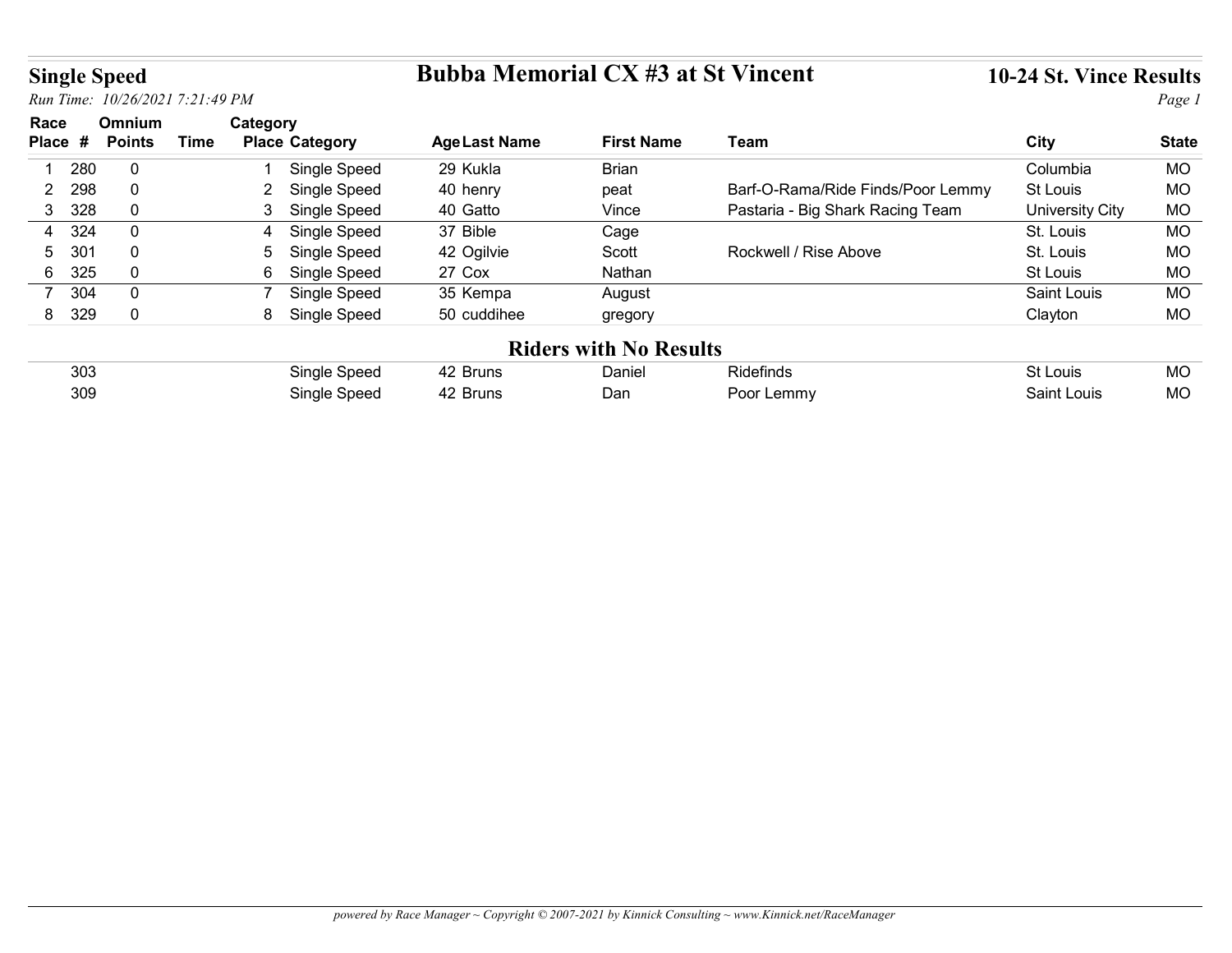# Juniors Bubba Memorial CX #3 at St Vincent 10-24 St. Vince Results

| <b>Juniors</b>               |                                 |             |                                      | <b>Bubba Memorial CX #3 at St Vincent</b> |                               |                     | 10-24 St. Vince Results |                        |
|------------------------------|---------------------------------|-------------|--------------------------------------|-------------------------------------------|-------------------------------|---------------------|-------------------------|------------------------|
|                              | Run Time: 10/26/2021 7:21:49 PM |             |                                      |                                           |                               |                     |                         | Page 1                 |
| Race                         | Omnium                          |             | Category                             |                                           |                               |                     |                         |                        |
| Place #                      | <b>Points</b>                   | <b>Time</b> | <b>Place Category</b>                | <b>Age Last Name</b>                      | <b>First Name</b>             | <b>Team</b>         | City                    | <b>State</b>           |
|                              |                                 |             | Juniors Under 18                     | 14 Lembke                                 | Carter                        |                     | Columbia                | <b>MO</b>              |
| $\overline{\mathbf{1}}$      |                                 |             |                                      |                                           |                               |                     |                         |                        |
| 397<br>399<br>$\overline{2}$ | $\mathbf 0$<br>$\mathbf 0$      |             | 2 Juniors Under 18                   | 14 Johnson                                |                               |                     | Columbia                | <b>MO</b>              |
| 3 398                        | $\mathbf 0$                     |             | Juniors Under 18<br>3 <sup>1</sup>   | 17 Paine                                  | Riley<br>Connor               | <b>MICDs</b>        | Chesterfield            | <b>MO</b>              |
| 401<br>$\overline{4}$        | $\overline{0}$                  |             | Juniors Under 18<br>$\overline{4}$   | 17 Chase                                  | Naftali                       |                     | <b>University City</b>  | <b>MO</b>              |
| 5 410                        | $\mathbf 0$                     |             | 5 Juniors Under 18                   | 16 Autry                                  | Amara                         |                     |                         |                        |
|                              |                                 |             |                                      |                                           |                               |                     |                         |                        |
|                              |                                 |             |                                      |                                           | <b>Riders with No Results</b> |                     |                         |                        |
| 395                          |                                 |             | Juniors Under 18                     | 18 Aranha                                 | Ash                           | <b>MICDS</b>        | <b>St Louis</b>         | <b>MO</b>              |
| 407<br>412                   |                                 |             | Juniors Under 18<br>Juniors Under 18 | 16 mothershead<br>17 Paine                | cozette<br>Connor             | hub<br><b>MICDS</b> | St Louis<br>St Louis    | <b>MO</b><br><b>MO</b> |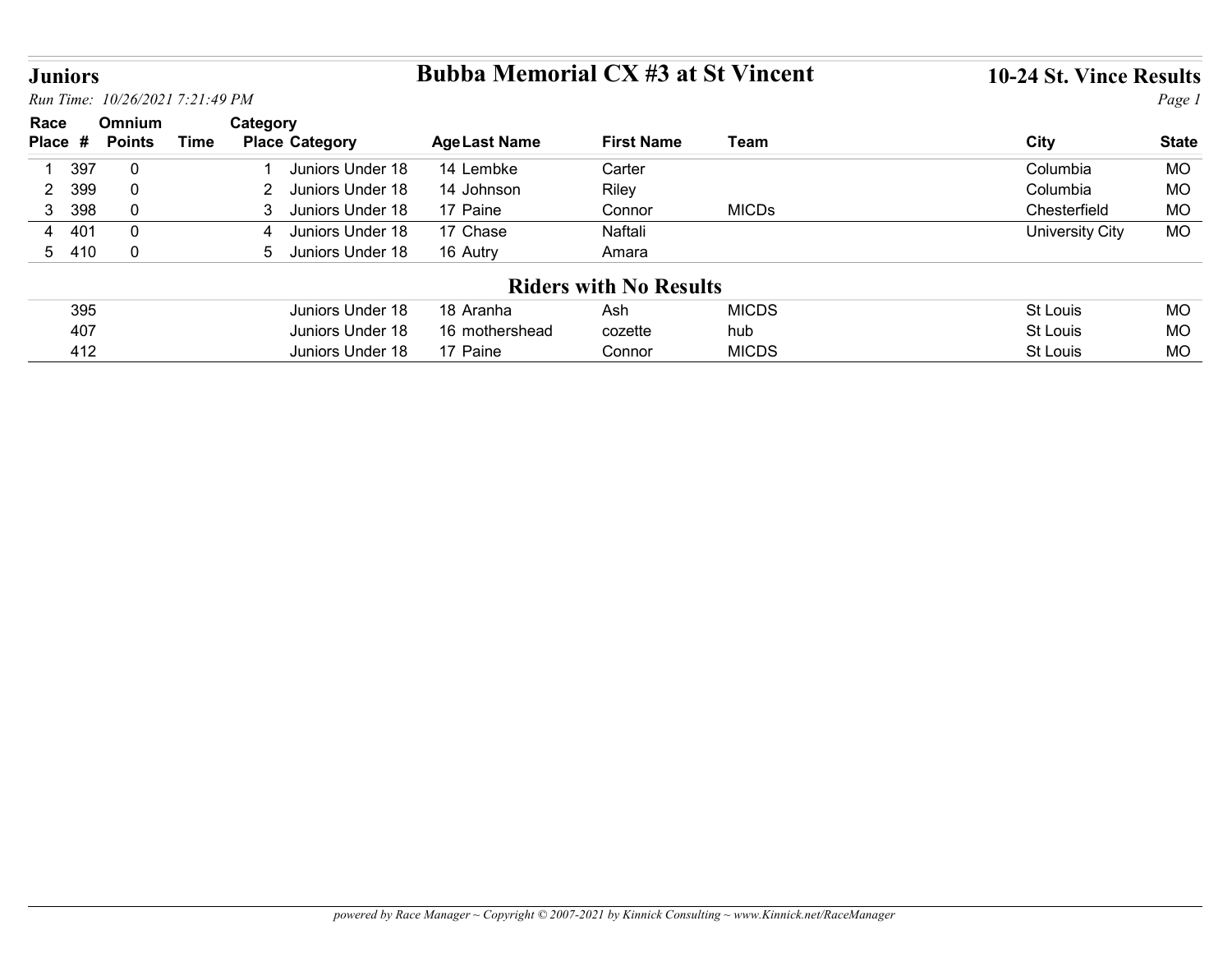| <b>Virgins</b>                  |                         |             |                                      | <b>Bubba Memorial CX #3 at St Vincent</b> |                               |             | 10-24 St. Vince Results |              |
|---------------------------------|-------------------------|-------------|--------------------------------------|-------------------------------------------|-------------------------------|-------------|-------------------------|--------------|
| Run Time: 10/26/2021 7:21:49 PM |                         |             |                                      |                                           |                               |             |                         | Page 1       |
| Race<br>Place #                 | Omnium<br><b>Points</b> | <b>Time</b> | Category<br><b>Place Category</b>    | <b>Age Last Name</b>                      | <b>First Name</b>             | <b>Team</b> | City                    | <b>State</b> |
| 1411                            | $\mathbf 0$             |             | <b>First Timer</b><br>$\overline{1}$ | 42 Johnson                                | Damien                        |             | St. Louis               | MO           |
|                                 |                         |             |                                      |                                           | <b>Riders with No Results</b> |             |                         |              |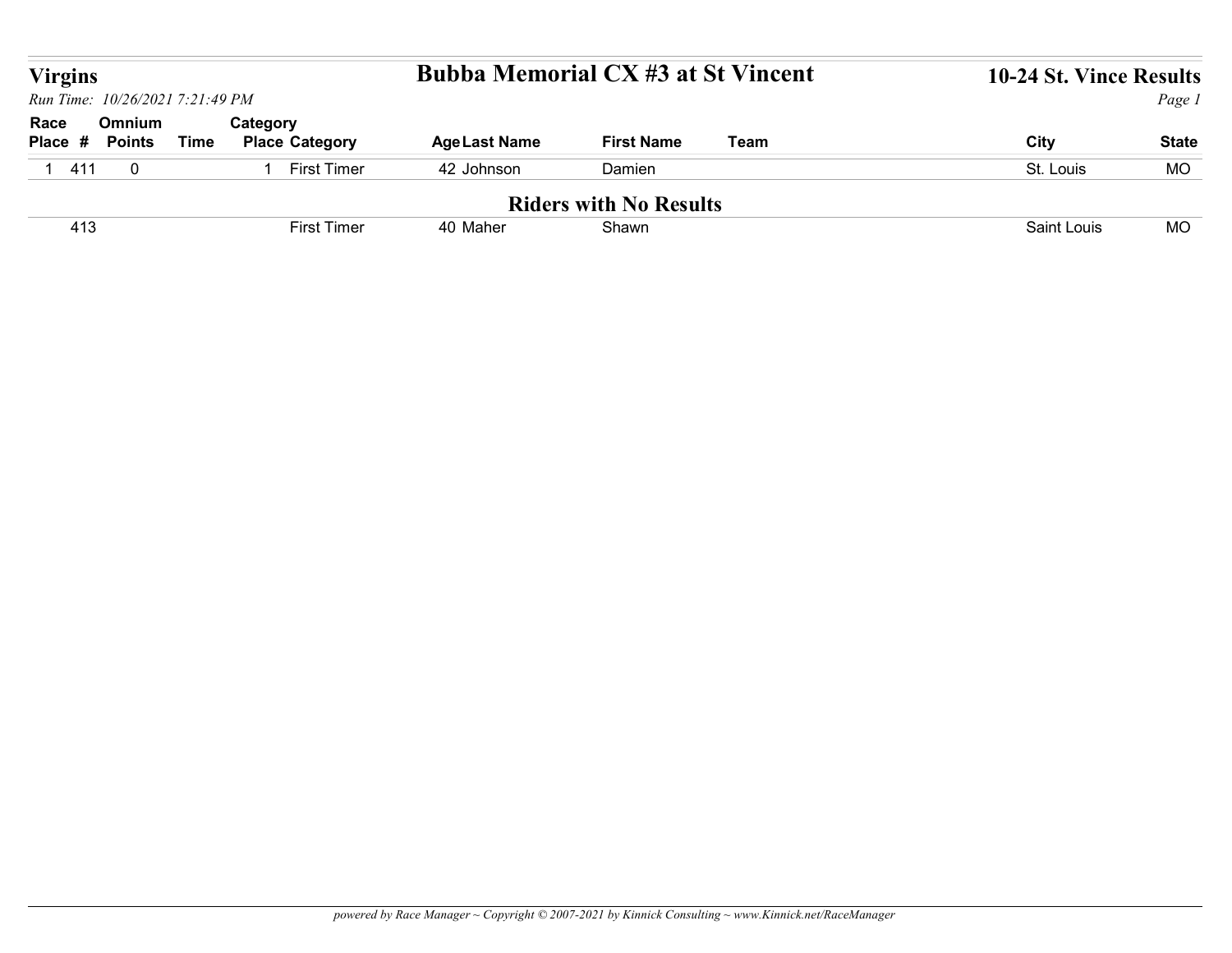### Women A Bubba Memorial CX #3 at St Vincent 10-24 St. Vince Results

| <b>Bubba Memorial CX #3 at St Vincent</b><br><b>Women A</b><br>Run Time: 10/26/2021 7:21:49 PM<br>Omnium<br>Category<br>Race<br><b>Time</b><br><b>Place Category</b><br><b>Team</b><br>City<br><b>Points</b><br><b>Age Last Name</b><br><b>First Name</b><br><b>State</b><br>Place #<br>Veloforce<br>St Louis<br>437<br>$\mathbf 0$<br>Women A (Cat<br>55 Siegel<br><b>Britta</b><br><b>MO</b><br>$\mathbf{1}$<br>Pastaria - Big Shark Racing<br>2 Women A (Cat<br>38 Mcclintock<br>2 440<br>$\mathbf 0$<br>St. Louis<br>MO<br>Amy<br>3 452<br>$\mathbf 0$<br>3 Women A (Cat<br>41 Wilger<br>Jamie<br><b>MO</b><br>St Louis<br>4 442<br>$\overline{0}$<br>4 Women A (Cat<br><b>LA Sweat</b><br><b>MO</b><br>31 Weaver<br>Ashley<br>Saint Louis<br><b>Riders with No Results</b><br><b>MO</b><br>Women A (Cat<br>Pastaria - Big Shark Racing<br>3020<br>Lisa kay<br>St. Louis<br>59 Dattilo |  |  |  |  |  |
|--------------------------------------------------------------------------------------------------------------------------------------------------------------------------------------------------------------------------------------------------------------------------------------------------------------------------------------------------------------------------------------------------------------------------------------------------------------------------------------------------------------------------------------------------------------------------------------------------------------------------------------------------------------------------------------------------------------------------------------------------------------------------------------------------------------------------------------------------------------------------------------------|--|--|--|--|--|
| Page 1                                                                                                                                                                                                                                                                                                                                                                                                                                                                                                                                                                                                                                                                                                                                                                                                                                                                                     |  |  |  |  |  |
|                                                                                                                                                                                                                                                                                                                                                                                                                                                                                                                                                                                                                                                                                                                                                                                                                                                                                            |  |  |  |  |  |
|                                                                                                                                                                                                                                                                                                                                                                                                                                                                                                                                                                                                                                                                                                                                                                                                                                                                                            |  |  |  |  |  |
|                                                                                                                                                                                                                                                                                                                                                                                                                                                                                                                                                                                                                                                                                                                                                                                                                                                                                            |  |  |  |  |  |
|                                                                                                                                                                                                                                                                                                                                                                                                                                                                                                                                                                                                                                                                                                                                                                                                                                                                                            |  |  |  |  |  |
|                                                                                                                                                                                                                                                                                                                                                                                                                                                                                                                                                                                                                                                                                                                                                                                                                                                                                            |  |  |  |  |  |
|                                                                                                                                                                                                                                                                                                                                                                                                                                                                                                                                                                                                                                                                                                                                                                                                                                                                                            |  |  |  |  |  |
| 10-24 St. Vince Results                                                                                                                                                                                                                                                                                                                                                                                                                                                                                                                                                                                                                                                                                                                                                                                                                                                                    |  |  |  |  |  |
|                                                                                                                                                                                                                                                                                                                                                                                                                                                                                                                                                                                                                                                                                                                                                                                                                                                                                            |  |  |  |  |  |
|                                                                                                                                                                                                                                                                                                                                                                                                                                                                                                                                                                                                                                                                                                                                                                                                                                                                                            |  |  |  |  |  |
|                                                                                                                                                                                                                                                                                                                                                                                                                                                                                                                                                                                                                                                                                                                                                                                                                                                                                            |  |  |  |  |  |
|                                                                                                                                                                                                                                                                                                                                                                                                                                                                                                                                                                                                                                                                                                                                                                                                                                                                                            |  |  |  |  |  |
|                                                                                                                                                                                                                                                                                                                                                                                                                                                                                                                                                                                                                                                                                                                                                                                                                                                                                            |  |  |  |  |  |
|                                                                                                                                                                                                                                                                                                                                                                                                                                                                                                                                                                                                                                                                                                                                                                                                                                                                                            |  |  |  |  |  |
|                                                                                                                                                                                                                                                                                                                                                                                                                                                                                                                                                                                                                                                                                                                                                                                                                                                                                            |  |  |  |  |  |
|                                                                                                                                                                                                                                                                                                                                                                                                                                                                                                                                                                                                                                                                                                                                                                                                                                                                                            |  |  |  |  |  |
|                                                                                                                                                                                                                                                                                                                                                                                                                                                                                                                                                                                                                                                                                                                                                                                                                                                                                            |  |  |  |  |  |
|                                                                                                                                                                                                                                                                                                                                                                                                                                                                                                                                                                                                                                                                                                                                                                                                                                                                                            |  |  |  |  |  |
|                                                                                                                                                                                                                                                                                                                                                                                                                                                                                                                                                                                                                                                                                                                                                                                                                                                                                            |  |  |  |  |  |
|                                                                                                                                                                                                                                                                                                                                                                                                                                                                                                                                                                                                                                                                                                                                                                                                                                                                                            |  |  |  |  |  |
|                                                                                                                                                                                                                                                                                                                                                                                                                                                                                                                                                                                                                                                                                                                                                                                                                                                                                            |  |  |  |  |  |
|                                                                                                                                                                                                                                                                                                                                                                                                                                                                                                                                                                                                                                                                                                                                                                                                                                                                                            |  |  |  |  |  |
|                                                                                                                                                                                                                                                                                                                                                                                                                                                                                                                                                                                                                                                                                                                                                                                                                                                                                            |  |  |  |  |  |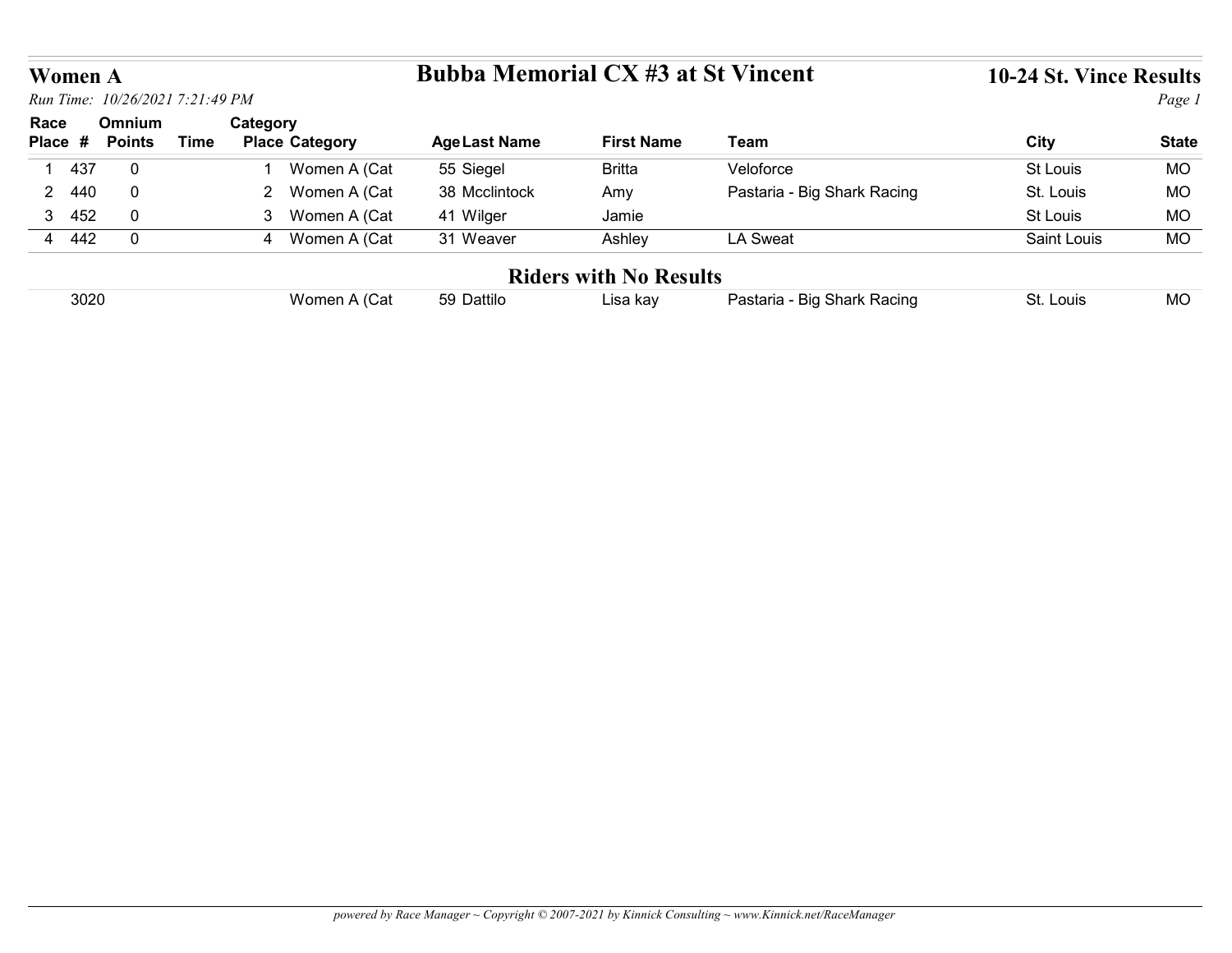# Women B Bubba Memorial CX #3 at St Vincent 10-24 St. Vince Results

| <b>Women B</b>                 |                                 |             |                                   | <b>Bubba Memorial CX #3 at St Vincent</b> |                   |                                         | 10-24 St. Vince Results |              |
|--------------------------------|---------------------------------|-------------|-----------------------------------|-------------------------------------------|-------------------|-----------------------------------------|-------------------------|--------------|
|                                | Run Time: 10/26/2021 7:21:49 PM |             |                                   |                                           |                   |                                         |                         | Page 1       |
| Race<br>Place #                | Omnium<br><b>Points</b>         | <b>Time</b> | Category<br><b>Place Category</b> | <b>Age Last Name</b>                      | <b>First Name</b> | Team                                    | <b>City</b>             | <b>State</b> |
| 447<br>$\overline{\mathbf{1}}$ | $\mathbf 0$                     |             | Women B (Cat<br>$\mathbf{1}$      | 38 Cushard                                | Courtney          | Rise Above Cycling p/b Rockwell Brewing | St. Louis               | <b>MO</b>    |
| -441<br>$\mathbf{2}$           | $\mathbf 0$                     |             | Women B (Cat<br>$\overline{2}$    | 54 Bragg                                  | Stacy             | Pastaria - Big Shark Racing Team        | Saint Louis             | <b>MO</b>    |
|                                |                                 |             | 3 Women B (Cat                    | 33 Crumley                                | Mary              |                                         | St Louis                | <b>MO</b>    |
| 3 451                          | $\mathbf 0$                     |             |                                   |                                           |                   |                                         |                         | <b>MO</b>    |
| 4 1650                         | $\mathbf 0$                     |             | 4 Women B (Cat                    | 54 strahan                                | amy               | Pastaria Big Shark Racing               | Shrewsbury              |              |
| 5<br>4070                      | $\mathbf 0$                     |             | Women B (Cat<br>5                 | 16 mothershead                            | cozette           | hub                                     | St Louis                | MO           |
| 6 3060                         | $\mathbf 0$                     |             | 6 Women B (Cat                    | 1 Jones                                   | Cassie            |                                         |                         |              |
| 7 448                          | $\mathbf 0$                     |             | $7^{\circ}$<br>Women B (Cat       | 52 Martin                                 | Aletta            |                                         | St Louis                | <b>MO</b>    |
| 449<br>8                       | $\mathbf 0$                     |             | 8 Women B (Cat                    | 29 Ayres                                  | Chapelle          |                                         | St. Louis               | MO           |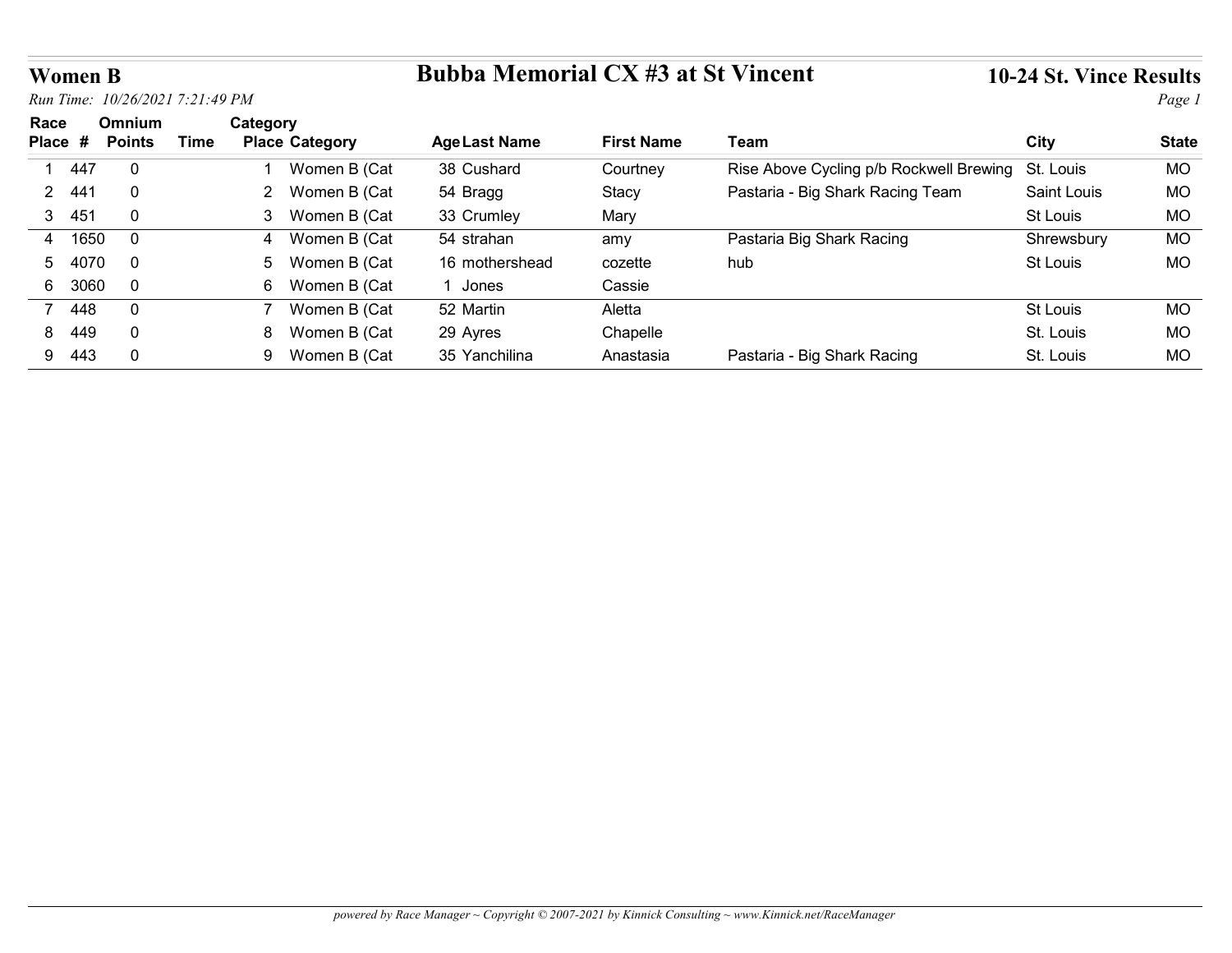### C Race Bubba Memorial CX #3 at St Vincent 10-24 St. Vince Results

| <b>C</b> Race         |                                        |                                            | <b>Bubba Memorial CX #3 at St Vincent</b> |                               |                                | 10-24 St. Vince Results  |                        |
|-----------------------|----------------------------------------|--------------------------------------------|-------------------------------------------|-------------------------------|--------------------------------|--------------------------|------------------------|
|                       | Run Time: 10/26/2021 7:21:49 PM        |                                            |                                           |                               |                                |                          | Page 1                 |
| Race<br>Place #       | Omnium<br><b>Points</b><br><b>Time</b> | Category<br><b>Place Category</b>          | <b>Age Last Name</b>                      | <b>First Name</b>             | <b>Team</b>                    | <b>City</b>              | <b>State</b>           |
| 3970                  | $\overline{0}$                         | C Race (Cat 4/5)                           | 14 Lembke                                 | Carter                        |                                | Columbia                 | MO                     |
| 3990<br>2             | $\Omega$                               | C Race (Cat 4/5)                           | 14 Johnson                                | Riley                         |                                | Columbia                 | <b>MO</b>              |
| 197<br>3              | $\Omega$                               | C Race (Cat 4/5)                           | 30 linn                                   | jacob                         |                                | St Louis                 | MO                     |
| 3160<br>4             | $\mathbf 0$                            | C Race (Cat 4/5)                           | 55 Jones                                  | Lenny                         | The Cannonball-Hub Racing Team | St. Louis                | <b>MO</b>              |
| 153<br>5              | 0                                      | C Race (Cat $4/5$ )                        | 27 Bakus                                  | Alex                          |                                | St Louis                 | <b>MO</b>              |
| 193<br>6              | $\mathbf 0$                            | C Race (Cat $4/5$ )<br>6                   | 54 Botts                                  | Sam                           |                                | Columbia                 | <b>MO</b>              |
| 198<br>$\overline{7}$ | $\mathbf 0$                            | C Race (Cat 4/5)                           | 27 mathews                                | john                          |                                | Kansas City              | <b>MO</b>              |
| 20 <sup>2</sup><br>8  | $\mathbf{0}$                           | C Race (Cat $4/5$ )                        | 47 Cawein                                 | Joe                           | Momentum Racing LLC - MO       |                          |                        |
| 163<br>9              | $\mathbf 0$                            | 9 C Race (Cat 4/5)                         | 54 Monjauze                               | Marc                          |                                | <b>University City</b>   | MO                     |
| 10 159<br>11 176      | $\mathbf 0$<br>$\mathbf 0$             | 10 C Race (Cat 4/5)<br>11 C Race (Cat 4/5) | 27 Meyer<br>37 Helvey                     | Stephan<br>John               |                                | Clayton<br>Saint Louis   | <b>MO</b><br><b>MO</b> |
| 12 161                | $\mathbf 0$                            | 12 C Race (Cat 4/5)                        | 1 Hess                                    | Austin                        |                                |                          |                        |
| 13 186                | $\mathbf 0$                            | 13 C Race (Cat 4/5)                        | 42 marcotte                               | adam                          |                                | St Louis                 | <b>MO</b>              |
| 14 2740               | $\pmb{0}$                              | 14 C Race (Cat 4/5)                        | 53 Beauvais                               | Jay                           | Off-Road Crew                  | Saint Louis              | <b>MO</b>              |
| 15 185                | $\mathbf 0$                            | 15 C Race (Cat 4/5)                        | 55 Dooley                                 | Timothy                       | Cannonball HUB                 |                          |                        |
| 16 196                | $\mathbf 0$                            | 16 C Race (Cat 4/5)                        | 45 Kshirsagar                             | Shashi                        | ONPACE                         | Chesterfield             | MO                     |
| 17 194                | 0                                      | 17 C Race (Cat 4/5)                        | 15 Merlin                                 | Sawyer                        | <b>MICDS</b>                   | St Louis                 | <b>MO</b>              |
| 18 173                | 0                                      | 18 C Race (Cat 4/5)                        | 44 Kiel                                   | Ben                           |                                | Saint Louis              | MO                     |
| 19 204                | $\mathbf 0$                            | 19 C Race (Cat 4/5)                        | 52 Marsh                                  | Thomas                        | The hub                        | Saint Louis              | <b>MO</b>              |
| 20 175<br>21 156      | $\mathbf 0$<br>$\mathbf 0$             | 20 C Race (Cat 4/5)<br>21 C Race (Cat 4/5) | 17 Reichenbach                            | Joachim                       |                                | St Louis                 | <b>MO</b>              |
| 22 4370               | $\mathbf 0$                            | 22 C Race (Cat 4/5)                        | 61 Holman<br>55 Siegel                    | Darryl<br><b>Britta</b>       | On Pace<br>Veloforce           | Chesterfield<br>St Louis | <b>MO</b><br>MO        |
| 23 4100               | $\mathbf 0$                            | 23 C Race (Cat 4/5)                        | 16 Autry                                  | Amara                         |                                |                          |                        |
| 24 164                | $\mathbf 0$                            | 24 C Race (Cat 4/5)                        | 28 Spudich                                | <b>Bradley</b>                | <b>NA</b>                      | St. Louis                | <b>MO</b>              |
| 25 183                | 0                                      | 25 C Race (Cat 4/5)                        | 24 Krausz                                 | Thomas                        |                                | New Baden                | IL.                    |
| 26 200                | 0                                      | 26 C Race (Cat 4/5)                        | 35 Mathews                                | Christopher                   |                                | Belleville               | IL.                    |
| 27 192                | 0                                      | 27 C Race (Cat 4/5)                        | 42 Deore                                  | Tushar                        |                                | Saint Louis              | <b>MO</b>              |
| 28 160                | $\mathbf 0$                            | 28 C Race (Cat 4/5)                        | 60 Miller                                 | James                         |                                | Kirkwood                 | <b>MO</b>              |
| 29 167                | $\mathbf 0$                            | 29 C Race (Cat 4/5)                        | 61 Wise                                   | Mike                          | 2TG                            | <b>Ballwin</b>           | <b>MO</b>              |
| 30 203                | $\mathbf 0$                            | 30 C Race (Cat 4/5)                        | 30 Naylor                                 | Mike                          |                                |                          |                        |
| 31 165                | $\mathbf 0$                            | 31 C Race (Cat 4/5)                        | 54 strahan                                | amy                           | Pastaria Big Shark Racing      | Shrewsbury               | MO                     |
| 32 4050<br>33 4110    | $\mathbf 0$<br>$\overline{0}$          | 32 C Race (Cat 4/5)<br>33 C Race (Cat 4/5) | 38 lauer<br>42 Johnson                    | adam<br>Damien                |                                | Saint Louis<br>St. Louis | <b>MO</b><br><b>MO</b> |
|                       |                                        |                                            |                                           |                               |                                |                          |                        |
|                       |                                        |                                            |                                           | <b>Riders with No Results</b> |                                | St Louis                 |                        |
| 166                   |                                        | C Race (Cat 4/5)                           | 42 Tebb                                   | Zach                          |                                |                          | <b>MO</b>              |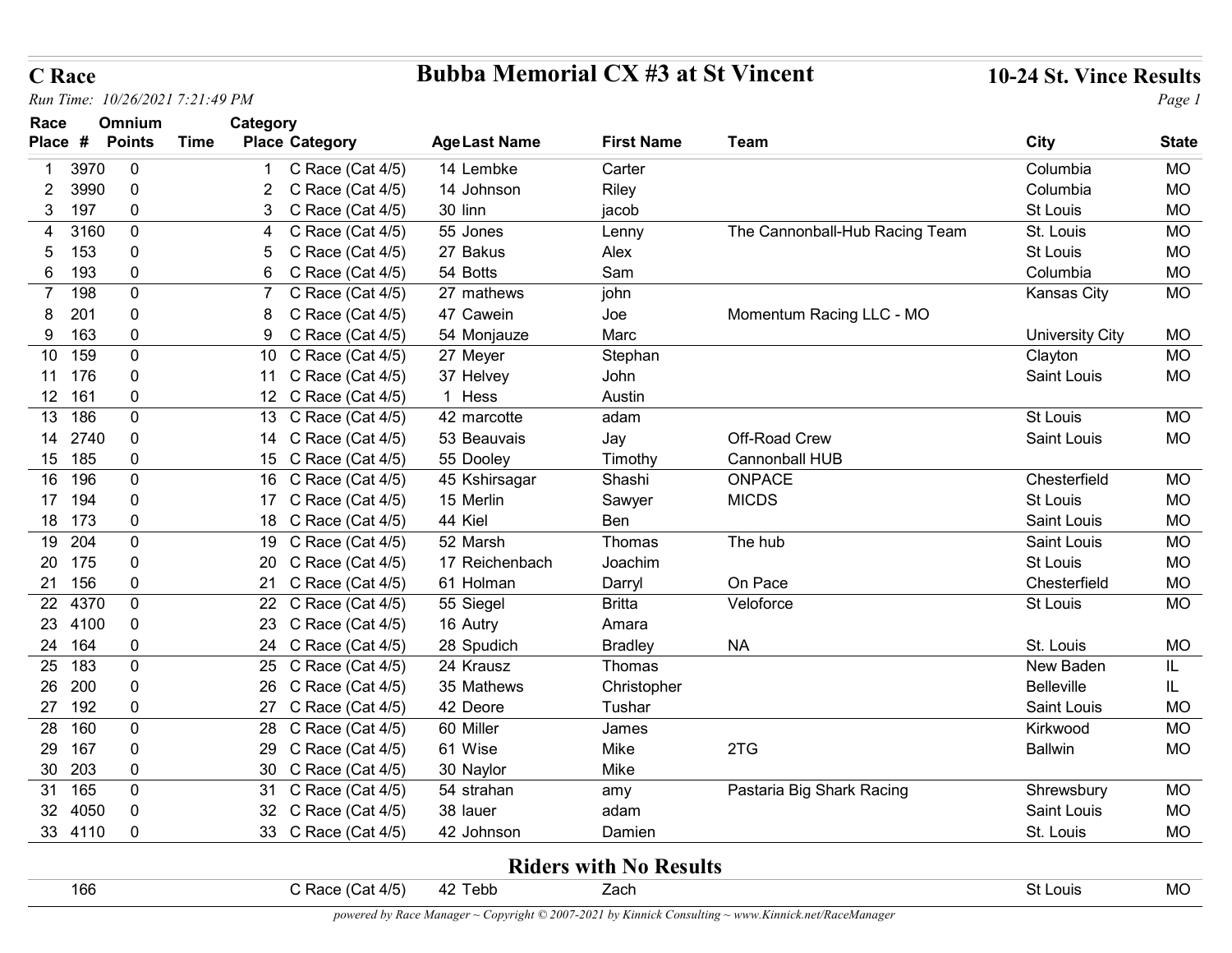# C Race Bubba Memorial CX #3 at St Vincent 10-24 St. Vince Results

| <b>C</b> Race                 |                                 |                                   | <b>Bubba Memorial CX #3 at St Vincent</b> |                   |              | 10-24 St. Vince Results |              |
|-------------------------------|---------------------------------|-----------------------------------|-------------------------------------------|-------------------|--------------|-------------------------|--------------|
|                               | Run Time: 10/26/2021 7:21:49 PM |                                   |                                           |                   |              |                         | Page 2       |
|                               | Omnium                          |                                   |                                           |                   |              |                         |              |
|                               | <b>Time</b>                     | Category<br><b>Place Category</b> | <b>Age Last Name</b>                      | <b>First Name</b> | Team         | City                    | <b>State</b> |
| Race<br>Place # Points<br>174 |                                 | C Race (Cat 4/5)                  | 52 Chase                                  | Matthew           | ChaseNet     | <b>University City</b>  | <b>MO</b>    |
| 179                           |                                 | C Race (Cat 4/5)                  | 16 Autry                                  | Quinn             | <b>MICDS</b> | St Louis                | <b>MO</b>    |
| 188                           |                                 | C Race (Cat 4/5)                  | 59 Sweetin                                | Shawn             |              | Defiance                | MO           |
| 190                           |                                 | C Race (Cat 4/5)                  | 31 Slavich                                | Joe               |              | <b>Saint Louis</b>      | <b>MO</b>    |
| 195                           |                                 | C Race (Cat 4/5)                  | 17 Paine                                  | Connor            | <b>MICDS</b> | St Louis                | <b>MO</b>    |
| 199                           |                                 | C Race (Cat 4/5)                  | 49 Cawein                                 | Joe               |              | St. Peters              | <b>MO</b>    |
| 202                           |                                 | C Race (Cat 4/5)                  | 31 Naylor                                 | Mike              |              | Alton                   | IL.          |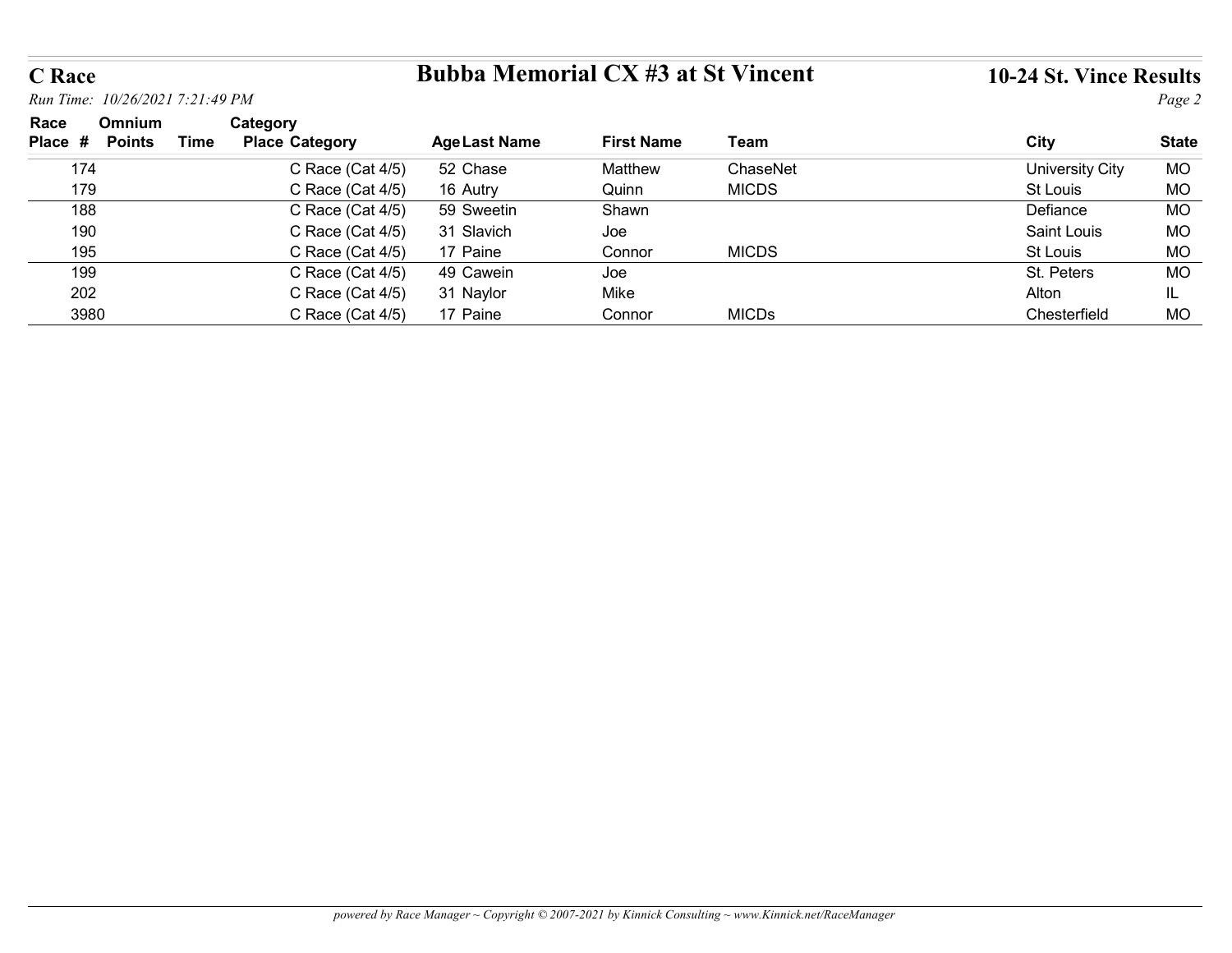### B Race Bubba Memorial CX #3 at St Vincent 10-24 St. Vince Results

| <b>B</b> Race                   |               |      |                                           | <b>Bubba Memorial CX #3 at St Vincent</b> |                               |                                   | 10-24 St. Vince Results           |                 |
|---------------------------------|---------------|------|-------------------------------------------|-------------------------------------------|-------------------------------|-----------------------------------|-----------------------------------|-----------------|
| Run Time: 10/26/2021 7:21:49 PM |               |      |                                           |                                           |                               |                                   |                                   | Page 1          |
| Race                            | Omnium        |      | Category                                  |                                           |                               |                                   |                                   |                 |
| Place #                         | <b>Points</b> | Time | <b>Place Category</b>                     | <b>Age Last Name</b>                      | <b>First Name</b>             | Team                              | City                              | <b>State</b>    |
| 1300                            | $\mathbf 0$   |      | B Race (Cat 3/4)                          | 33 Grman                                  | Alexander                     |                                   | Saint Louis                       | <b>MO</b>       |
| 2981<br>2                       | $\mathbf 0$   |      | <b>B Race (Cat 3/4)</b><br>2              | 40 henry                                  | peat                          | Barf-O-Rama/Ride Finds/Poor Lemmy | St Louis                          | MO              |
| 83<br>3                         | 0             |      | B Race (Cat 3/4)<br>3                     | 35 Roeleveld                              | Matthew                       |                                   | St. Louis                         | <b>MO</b>       |
| 92<br>4                         | 0             |      | B Race (Cat 3/4)<br>4                     | 19 Lawrence                               | Deron                         |                                   | St.louis                          | <b>MO</b>       |
| 101<br>5                        | 0             |      | <b>B Race (Cat 3/4)</b><br>5              | 50 Kobush                                 | Travis                        |                                   |                                   |                 |
| 6<br>87                         | 0             |      | B Race (Cat 3/4)<br>6                     | 57 Olsen                                  | Gregory                       | Pastaria - Big Shark Racing Team  | St. Louis                         | <b>MO</b>       |
| 80<br>$\overline{7}$            | $\mathbf 0$   |      | B Race (Cat 3/4)                          | 40 lysdahl                                | zach                          | Eclipse On Tap                    | Holland                           | MI              |
| 105<br>8<br>9 94                | 0<br>0        |      | B Race (Cat 3/4)                          | 21 Briggs<br>40 Berla                     | Robert                        |                                   | Hingham                           | МA              |
| 10 91                           | $\mathbf{0}$  |      | 9 B Race (Cat 3/4)<br>10 B Race (Cat 3/4) | 44 Roberts                                | Bert<br>Daniel                | Pastaria - Big Shark Racing Team  | Saint Louis<br><b>Creve Coeur</b> | MO<br><b>MO</b> |
| 11 86                           | 0             |      | 11 B Race (Cat 3/4)                       | 53 Martin                                 | Robert                        | Pastaria - Big Shark Racing Team  | Saint Louis                       | <b>MO</b>       |
| 12 3321                         | $\mathbf 0$   |      | 12 B Race (Cat 3/4)                       | 42 Beals                                  | Joseph                        |                                   | St Louis                          | $MO$            |
| 13 106                          | $\mathbf 0$   |      | 13 B Race (Cat 3/4)                       | 19 Martin                                 | Johnny                        |                                   | St. Louis                         | <b>MO</b>       |
|                                 |               |      |                                           |                                           |                               |                                   |                                   |                 |
|                                 |               |      |                                           |                                           | <b>Riders with No Results</b> |                                   |                                   |                 |
| 90                              |               |      | B Race (Cat 3/4)                          | 47 May                                    | Simon                         |                                   | St. Louis                         | <b>MO</b>       |
|                                 |               |      | B Race (Cat 3/4)                          | 36 Webster                                | Chris                         |                                   | Saint Louis                       | <b>MO</b>       |
| 93                              |               |      | B Race (Cat 3/4)                          | 38 Brewer                                 | Daniel                        |                                   | St. Louis                         | MO              |
| 107<br>2890                     |               |      | B Race (Cat 3/4)                          | 63 Braet                                  | Dana                          | Velo Force                        | Saint Louis                       | <b>MO</b>       |

| 90   | B Race (Cat 3/4) | 47 Mav     | Simon  |            | St. Louis   | <b>MO</b> |
|------|------------------|------------|--------|------------|-------------|-----------|
| 93   | B Race (Cat 3/4) | 36 Webster | Chris  |            | Saint Louis | MO        |
| 107  | B Race (Cat 3/4) | 38 Brewer  | Daniel |            | St. Louis   | МO        |
| 2890 | B Race (Cat 3/4) | 63 Braet   | Dana   | Velo Force | Saint Louis | МO        |